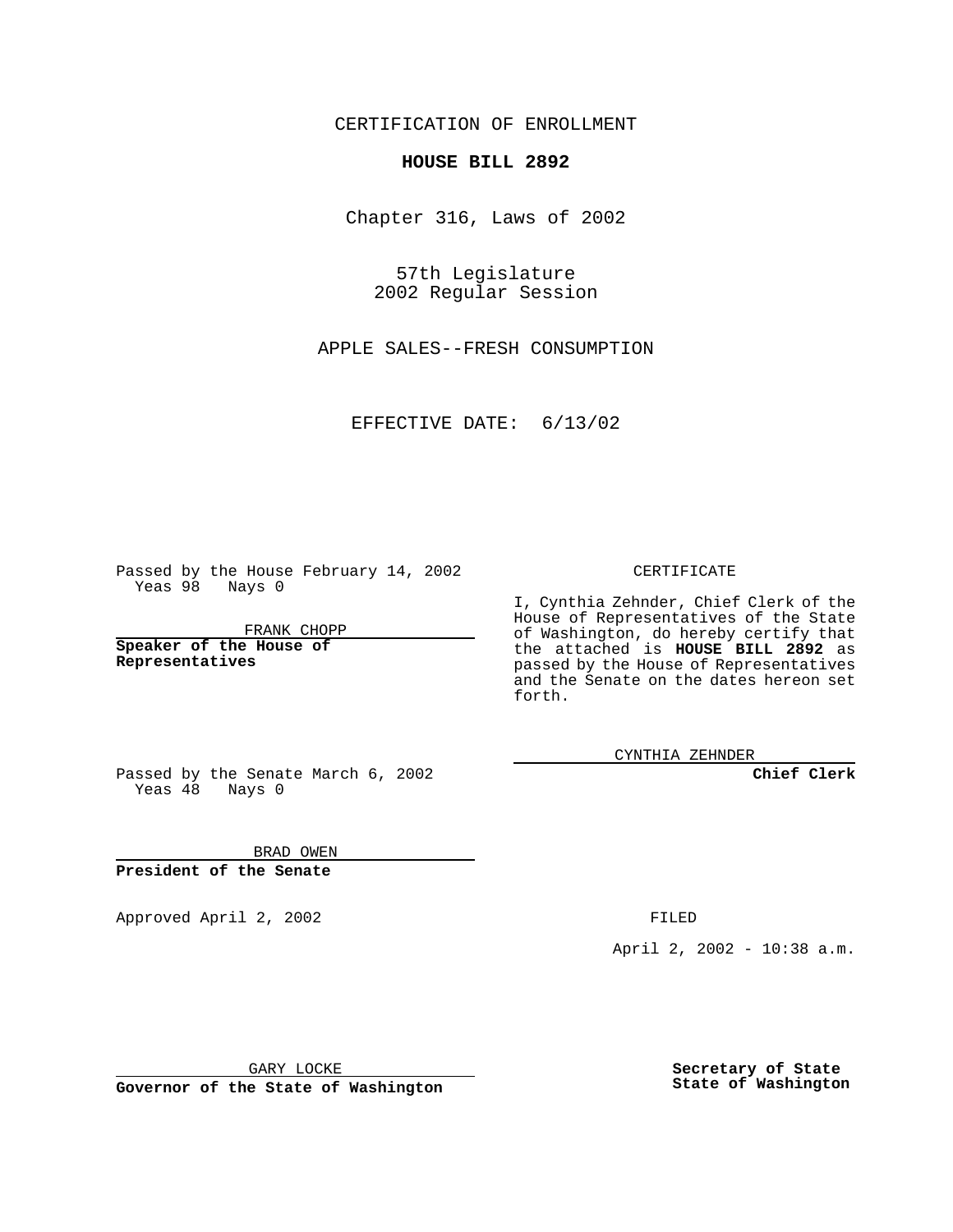## **HOUSE BILL 2892** \_\_\_\_\_\_\_\_\_\_\_\_\_\_\_\_\_\_\_\_\_\_\_\_\_\_\_\_\_\_\_\_\_\_\_\_\_\_\_\_\_\_\_\_\_\_\_

\_\_\_\_\_\_\_\_\_\_\_\_\_\_\_\_\_\_\_\_\_\_\_\_\_\_\_\_\_\_\_\_\_\_\_\_\_\_\_\_\_\_\_\_\_\_\_

Passed Legislature - 2002 Regular Session

## **State of Washington 57th Legislature 2002 Regular Session**

**By** Representatives Clements, Linville, Grant, Lisk, Armstrong, Mulliken, Chandler, Holmquist, Schoesler, Hatfield and Ogden

Read first time 02/01/2002. Referred to Committee on Agriculture & Ecology.

 AN ACT Relating to selling apples for fresh consumption; and amending RCW 15.17.210.

BE IT ENACTED BY THE LEGISLATURE OF THE STATE OF WASHINGTON:

 **Sec. 1.** RCW 15.17.210 and 1998 c 154 s 14 are each amended to read as follows:

It is unlawful:

(1) To sell any fruits or vegetables:

 (a) As meeting the standards for any fruit or vegetable as prescribed by the director unless they in fact do so;

 (b) For which no standards have been established under this chapter unless ninety percent or more by weight or count, as determined by the director, are free from plant pest injury that has penetrated or 13 damaged the edible portions and from worms, mold, slime, or decay;

 (c) In containers other than the size and dimensions prescribed by the director by rule;

 (d) Unless the containers in which the fruits or vegetables are placed or packed are marked with the proper grade and additional information as may be prescribed by rule. The additional information may include: